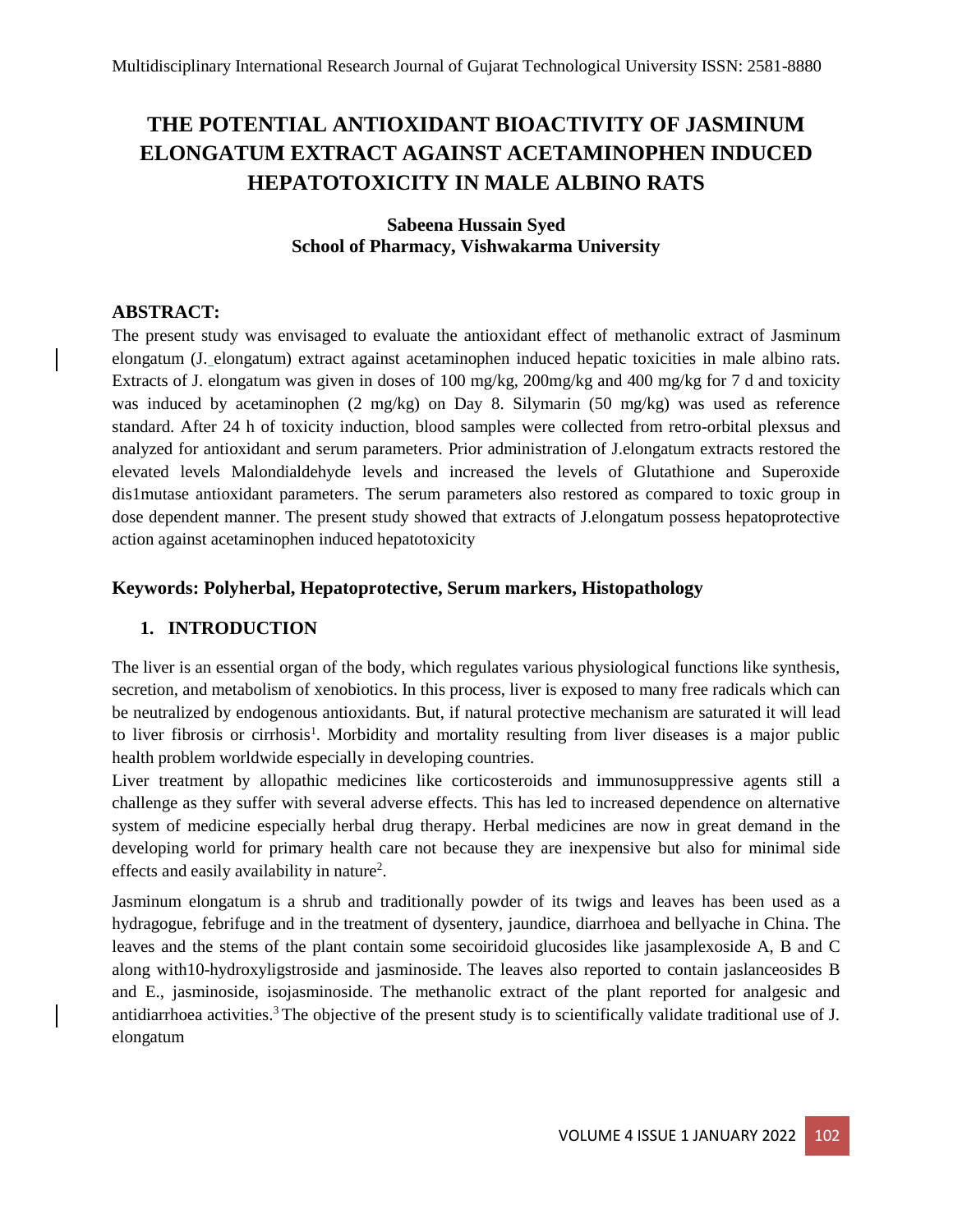# **2. MATERIALS AND METHODS**

#### **2.1 Collection and Preparation of Methanolic extract of J. elongatum**

Plants of J.elongatum were collected from local gardens of Pune, Maharashtra, India. A specimen of the plant submitted to Botanical Survey of India (BSI), Pune and authenticated by the same. The dried twigs of the plant were powdered and extracted by cold maceration technique by using methanol as solvent. The process is continued for seven days with intermittent shaking and the last trace of the solvent was removed by Rota evaporator and finally dried in vacuum. The percentage yield of leaves of methanolic extract of J.elongatum (MEJE) was found to be 15.67%.

#### **2.2 Preliminary Phytochemical Screening.**

The preliminary phytochemical screening was done by following standard qualitative chemical methods<sup>4</sup>. The methanolic extract of J.elongatum screened for the presence of carbohydrates, alkaloids, triterpenoids, saponins, phenols, sterols and flavonoids.

# **2.3 Assessment of Hepatoprotective activity**<sup>5</sup>

Healthy white male Wistar rats, body weight 180–200g were used in this study. All the animals were placed in clean polypropylene cages comprising of sterile paddy husk, which act as a bedding agent and fed with standard pellet diet and water ad libitum. The animals are maintained under standard conditions of temperature 24±2°C under 12 h light/dark cycles All experimental procedures were carried out according to Animal Ethics Committee Guidelines.

In the acetaminophen induced liver toxicity model, total thirty six animals were divided into six groups containing six animals in each group. Group I animals considered as normal and administered 2ml/kg p.o of gum acacia (2%) for 8 days. Group II considered as toxic and received 2% gum acacia p.o for seven days and single dose of acetaminophen ( $2mg/kg$ ) p.o on  $8<sup>th</sup>$  day. Group III administered with silymarin, as a standard drug (50mg/kg) p.o for seven days. Group IV-VI received plant doses 100mg/kg, 200mg/kg and 400mg/kg for seven days. Silymarin, acetaminophen and plant extract were dissolved in 2% gum acacia.

On the 8th day all the groups (III-VI) received acetaminophen (2mg/kg) except Group-I, after 24 hrs of induction of toxicity by acetaminophen blood samples were collected from the retrorbital plexsus. The collected blood is centrifuged at 2500 rpm for 15 min to separate serum which is used for analysis of biochemical parameters like SGPT, SGOPT, ALP and TB.

#### **2.4 Measurement of GSH, SOD and MDA in liver homogenate**

Livers were isolated and a homogenate was prepared by using 0.05M sodium phosphate buffer (pH 7.0), which further centrifuged to obtain supernatant liquid. This is used to determine oxidative stress markers like MDA, GSH and SOD<sup>6</sup>.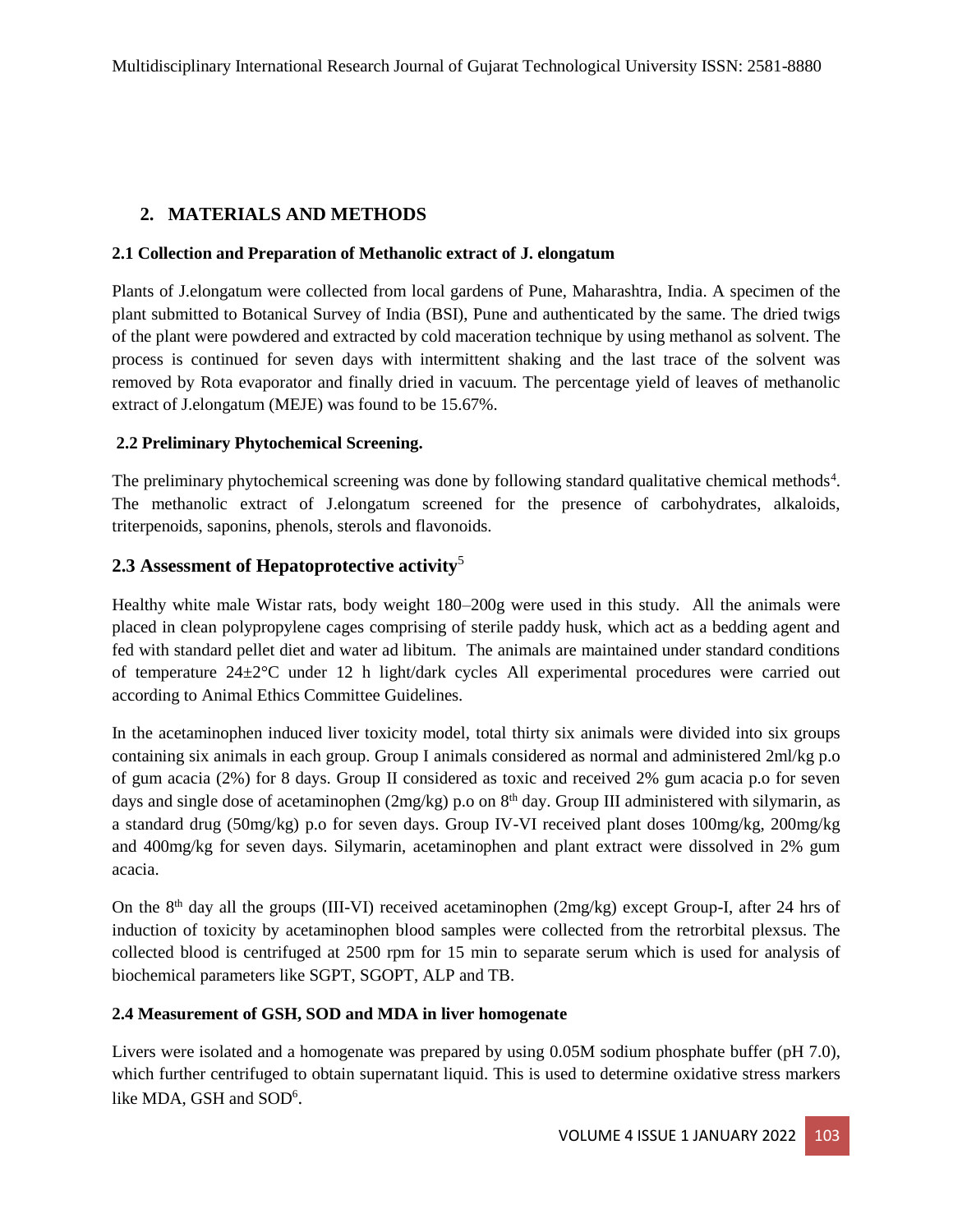# **3. RESULTS**

# **3.1 Preliminary Phytochemical Analysis**

Preliminary phytochemical analysis of powdered drug showed the presence of phytoconstituents like carbohydrates, phenols, flavonoids, triterpenoids and saponins.

# **3.2 Hepatoprotective assessment**

The results obtained from the hepatoprotective study of methanolic extract of J.elongatum are summarized in Table 1. Biochemical parameters SGPT, SGOT, ALP and Total bilirubin are present at higher levels in wistar rats treated with acetaminophen (2mg/kg p.o) alone as compare to control group indicating development significant hepatotoxicity. Prior administration of methanolic extract of leaves of J.elongatum at doses 100mg/kg, 200mg/kg and 400mg/kg, caused a significant reduction in the values of SGPT, SGOT, ALP and TB almost comparable to that of silymarin.

## **3.3 Oxidative stress Analysis**

The concentration of Malonaldehyde (MDA) significantly increased in the acetaminophen treated group along with reduced levels of antioxidants (GSH and SOD) compared to normal group, whereas there is significant decrease in MDA and increase in antioxidants (GSH and SOD) in methanolic extract of J.elongatum indicating the possible antioxidative mechanism (Table 2).

#### **4. CONCLUSIONS:**

Pretreatment of methanolic extract of J.elongatum attenuated the increased levels of biochemical parameters in dose dependent manner indicating that extract could maintain the functional and structural integrity of liver cell membrane against acetaminophen toxicity. Hepatoprotective effects were also apparent through the increased levels of antioxidant enzymes and decreased lipid peroxidation.

# **5. FUNDING SOURCES**

The grants received from University Grants Commission (UGC) for this project under Maulana Azad National Fellowship (MANF) Scheme.F1-17.1/2010/MANF-MUS-AND-4007/ (SA-III/Website) has been duly acknowledged.

| <b>Groups</b>         | AST(U/L)                       | ALT(U/L)                       | ALP(U/L)                       | TB(mg/dL)                     |
|-----------------------|--------------------------------|--------------------------------|--------------------------------|-------------------------------|
| <b>Control</b>        | $27.11 \pm 2.17$               | $107.07 \pm 2.64$              | $92.98 \pm 3.94$               | $0.61 \pm 0.03$               |
| <b>Toxic</b>          | $109.62 \pm 1.95$ <sup>#</sup> | $211.01 \pm 1.53$ <sup>#</sup> | $169.34 \pm 2.01$ <sup>#</sup> | $1.59 \pm 0.04$ #             |
| <b>Standard</b>       | $81.42 \pm 1.29***$            | $171.40 \pm 1.97***$           | $122.34 \pm 2.19***$           | $0.89 \pm 0.01***$            |
| <b>MEJE</b>           | $100.71 \pm 2.06^*$            | $202.45 \pm 2.46^*$            | $158.40\pm3.31$ **             | $1.41 \pm 0.02^*$             |
| $(100 \text{ mg/kg})$ |                                |                                |                                |                               |
| <b>MEJE</b>           | $97.73 \pm 3.45$ **            | 199.28±2.02**                  | $148.33 \pm 1.93***$           | $1.37 \pm 0.09$ <sup>**</sup> |
| $(200 \text{ mg/kg})$ |                                |                                |                                |                               |
| <b>MEJE</b>           | $85.39 \pm 1.58***$            | $170.70 \pm 2.22***$           | $121.52 \pm 2.07***$           | $1.02 \pm 0.07***$            |
| $(400 \text{ mg/kg})$ |                                |                                |                                |                               |

**Table 1:** Effect of methanolic extract of J.elongatum on acetaminophen induced toxicity